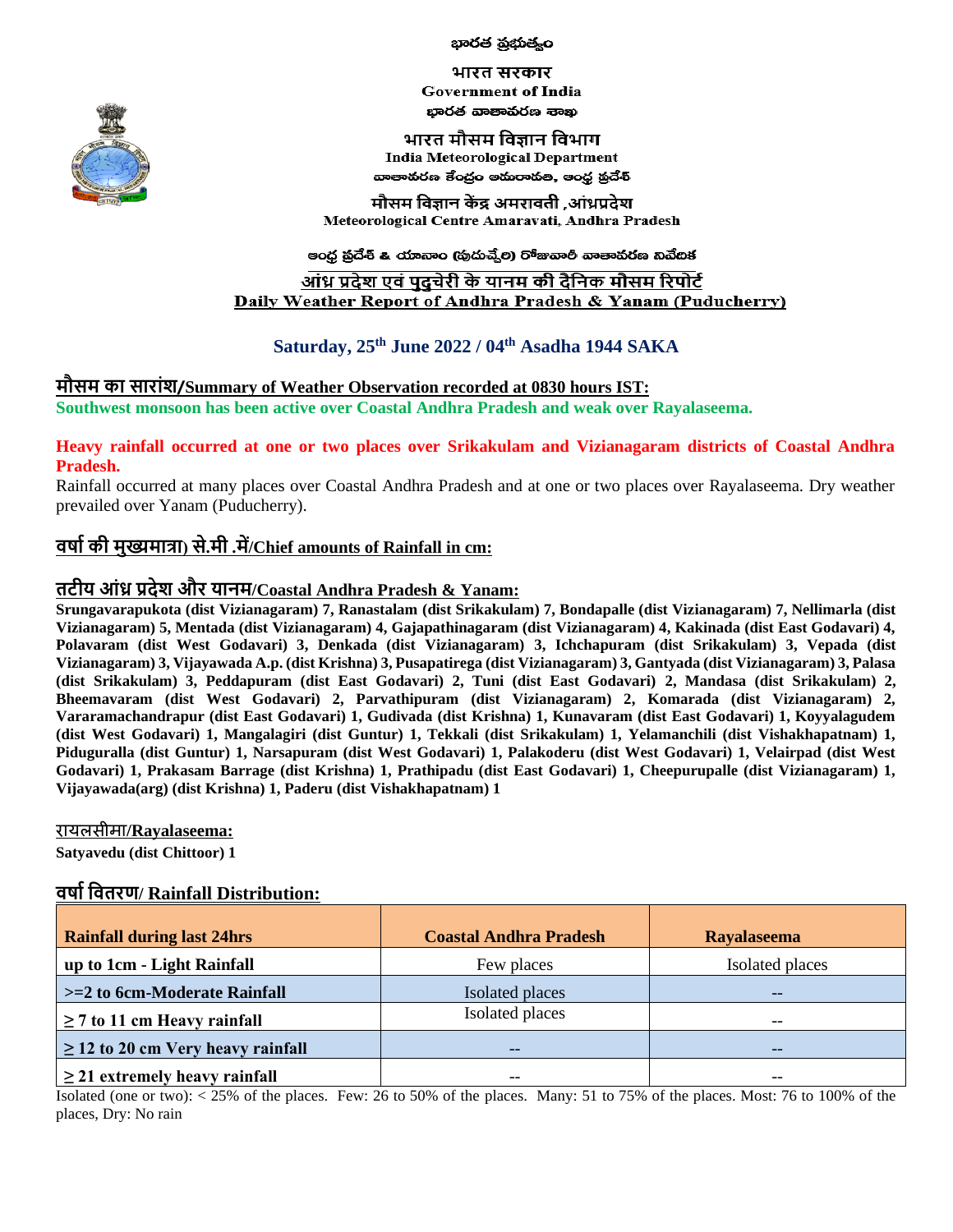# **अगले5 वदन ांके वलए वर्ााका पूवाानुमानऔर बाद के 02 वदन ांके वलए दृविक ण**

| <b>MET SUBDIVISION</b>                                             | 25.06.2022  | 26.06.2022  | 27.06.2022  | 28.06.2022  | 29.06.2022 | <b>WX OUTLOOK</b><br>FOR 30-06-2022<br>AND 01-07-2022 |
|--------------------------------------------------------------------|-------------|-------------|-------------|-------------|------------|-------------------------------------------------------|
| <b>NORTH COASTAL</b><br><b>ANDHRA PRADESH&amp;</b><br><b>YANAM</b> | <b>SCT</b>  | <b>SCT</b>  | <b>SCT</b>  | <b>SCT</b>  | <b>FWS</b> | <b>NSC</b>                                            |
| <b>SOUTH COASTAL</b><br><b>ANDHRA PRADESH</b>                      | <b>SCT</b>  | <b>SCT</b>  | <b>SCT</b>  | <b>SCT</b>  | <b>SCT</b> | <b>NSC</b>                                            |
| <b>RAYALASEEMA</b>                                                 | <b>ISOL</b> | <b>ISOL</b> | <b>ISOL</b> | <b>ISOL</b> | <b>SCT</b> | <b>NSC</b>                                            |

Note: ISOL: ISOLATED (ONE OR TWO PLACES), SCT: SCATTERED (FEW PLACES), FWS: FAIRLY WIDE SPREAD (MANY PLACES), WS: WIDE SPREAD (MOST PLACES) NSC: NO SIGNIFICANT CHANGE.

## **भारी बाररश की चेतावनी/Heavy Rainfall Warning:**

**Day 1 (25.06.2022):** Heavy rainfall likely at isolated places over NCAP & Yanam.

**Day 2 (26.06.2022):** Nil. **Day 3 (27.06.2022):** Nil.

**Day 4 (28.06.2022):** Nil.

**Day 5 (29.06.2022):** Nil.

## **आांधी की चेतावनी /Thunderstorm Warning:**

**Day 1 (25.06.2022):** Thunderstorm accompanied with lightning likely at isolated places over NCAP & Yanam and SCAP. **Day 2 (26.06.2022):** Thunderstorm accompanied with lightning likely at isolated places over NCAP & Yanam and SCAP. **Day 3 (27.06.2022):** Thunderstorm accompanied with lightning likely at isolated places over NCAP & Yanam and SCAP. **Day 4 (28.06.2022):** Thunderstorm accompanied with lightning likely at isolated places over NCAP & Yanam and SCAP. **Day 5 (29.06.2022):** Thunderstorm accompanied with lightning likely at isolated places over NCAP & Yanam, SCAP and Rayalaseema.

## अमरावती (आंध्र प्रदेश की राजधानी) और पडोस के लिए स्थानीय पर्वानमान:

**Local forecast for Amaravati (capital of Andhra Pradesh) and neighbourhood.** అమరావతి (ఆంధ్రప్రదేశ్ రాజధాని) మరియు పొరుగు ప్రంతాలకు స్థానిక సూచన

#### **अगले24 घांटेके वलए/ For next 24 hours** (**24** గంటల తరువాత కొరకు):

• Generally cloudy sky with rain or thundershowers at one or two places. Maximum and minimum temperature likely to be around 34 and 25 degrees Celsius respectively.

## **अगले 48 घांटे के वलए/For next 48 hours** (**48** గంటల తరువాత కొరకు):

• Generally cloudy sky with rain or thundershowers at one or two places. Maximum and minimum temperature likely to be around 35 and 26 degrees Celsius respectively.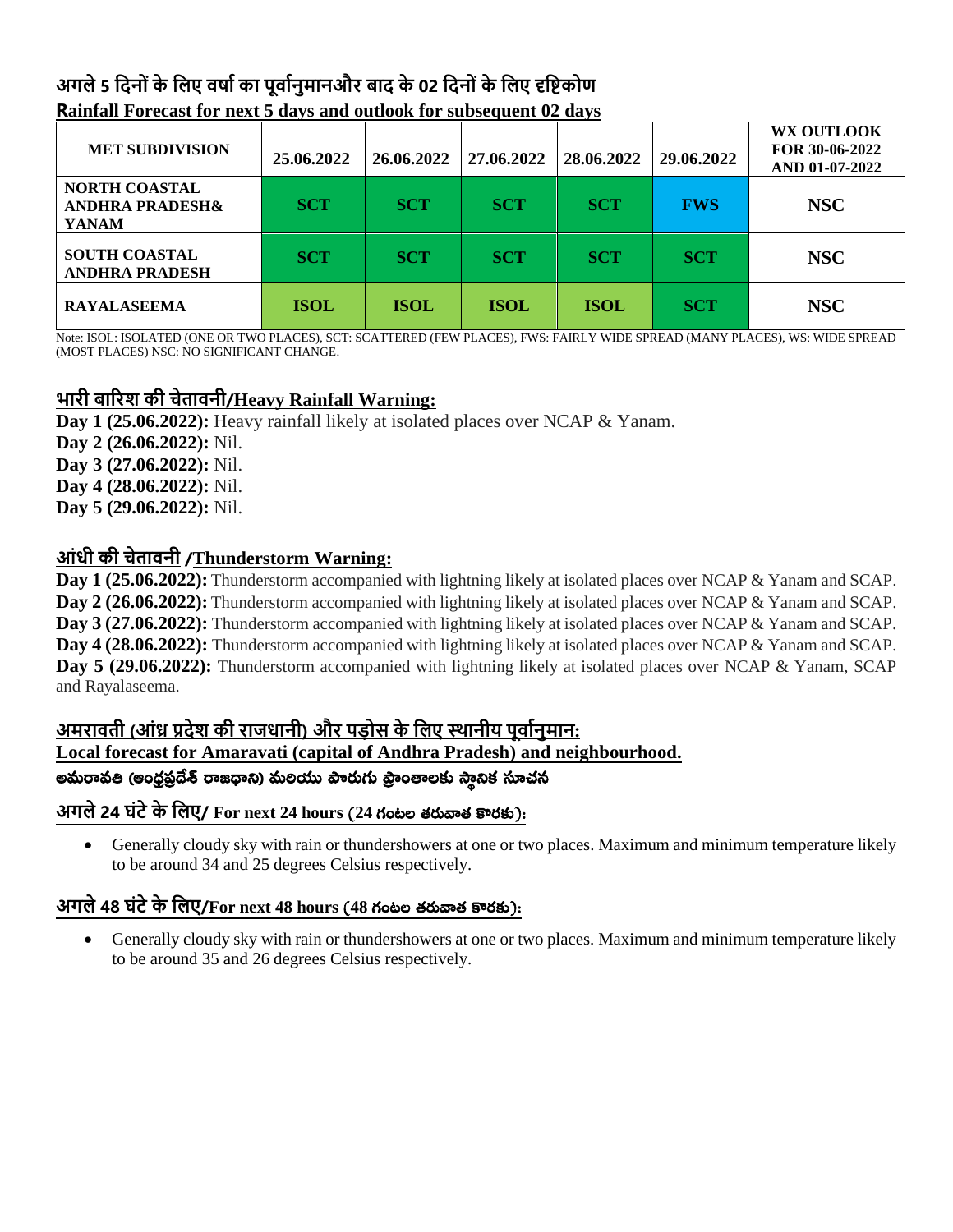|                                              |                                            |                                     |                                     |                                                                         | DISTRICT LEVEL FORECAST FOR ANDHRA PRADESH & YANAM / आंध्र प्रदेश के लिए जिला स्तरीय पूर्वानुमान |                                     |                                    |
|----------------------------------------------|--------------------------------------------|-------------------------------------|-------------------------------------|-------------------------------------------------------------------------|--------------------------------------------------------------------------------------------------|-------------------------------------|------------------------------------|
|                                              |                                            |                                     |                                     | WEATHER FORECAST FOR NEXT 5 DAYS / अगले 5 दिनों के लिए मौसम पूर्वानुमान |                                                                                                  |                                     | <b>WEATHER OUTLOOK FOR</b>         |
|                                              |                                            | $DAY-1$                             | $DAY - 2$                           | $DAY-3$                                                                 | $DAY -4$                                                                                         | $DAY-5$                             | <b>SUBSEQUENT TWO DAYS</b>         |
| <b>METEOROLOGICAL</b><br><b>SUB-DIVISION</b> | <b>NAME OF THE</b><br>DISTRICTS / जिलों का | <b>VALID FROM 1300 HRS</b>          | <b>VALID FROM 0830 HRS</b>          | <b>VALID FROM 0830 HRS</b>                                              | <b>VALID FROM 0830 HRS</b>                                                                       | <b>VALID FROM 0830 HRS</b>          | VALID FROM 0830 HRS OF             |
|                                              | नाम                                        | OF<br>25-Jun-2022                   | OF<br>26-Jun-2022                   | OF<br>27-Jun-2022                                                       | OF<br>28-Jun-2022                                                                                | OF<br>29-Jun-2022                   | 30-Jun-2022                        |
|                                              |                                            | TO 0830 HOURS IST OF<br>26-Jun-2022 | TO 0830 HOURS IST OF<br>27-Jun-2022 | TO 0830 HOURS IST OF<br>28-Jun-2022                                     | TO 0830 HOURS IST OF<br>29-Jun-2022                                                              | TO 0830 HOURS IST OF<br>30-Jun-2022 | TO 0830 HOURS IST OF<br>2-Jul-2022 |
|                                              |                                            | <b>SCATTERED</b>                    | <b>SCATTERED</b>                    | <b>SCATTERED</b>                                                        | <b>SCATTERED</b>                                                                                 | <b>FAIRLY WIDESPREAD</b>            |                                    |
|                                              | <b>SRIKAKULAM</b>                          | Light to Moderate RA/TS             | Light to Moderate RA/TS             | Light to Moderate RA/TS                                                 | Light to Moderate RA/TS                                                                          | Light to Moderate RA/TS             | NO SIGNIFICANT CHANGE              |
|                                              |                                            | LIKELY                              | LIKELY                              | LIKELY                                                                  | LIKELY                                                                                           | VERY LIKELY                         |                                    |
|                                              |                                            | <b>SCATTERED</b>                    | <b>SCATTERED</b>                    | <b>SCATTERED</b>                                                        | <b>SCATTERED</b>                                                                                 | <b>FAIRLY WIDESPREAD</b>            |                                    |
|                                              | VIZIANAGARAM                               | Light to Moderate RA/TS             | Light to Moderate RA/TS             | Light to Moderate RA/TS                                                 | Light to Moderate RA/TS                                                                          | Light to Moderate RA/TS             | NO SIGNIFICANT CHANGE              |
|                                              |                                            | LIKELY                              | LIKELY                              | LIKELY                                                                  | LIKELY                                                                                           | VERY LIKELY                         |                                    |
|                                              |                                            | <b>SCATTERED</b>                    | <b>SCATTERED</b>                    | <b>SCATTERED</b>                                                        | <b>SCATTERED</b>                                                                                 | <b>FAIRLY WIDESPREAD</b>            |                                    |
|                                              | <b>VISAKHAPATNAM</b>                       | Light to Moderate RA/TS             | Light to Moderate RA/TS             | Light to Moderate RA/TS                                                 | Light to Moderate RA/TS                                                                          | Light to Moderate RA/TS             | NO SIGNIFICANT CHANGE              |
|                                              |                                            | LIKELY                              | LIKELY                              | LIKELY                                                                  | LIKELY                                                                                           | LIKELY                              |                                    |
|                                              |                                            | <b>SCATTERED</b>                    | <b>SCATTERED</b>                    | <b>SCATTERED</b>                                                        | <b>SCATTERED</b>                                                                                 | <b>FAIRLY WIDESPREAD</b>            |                                    |
|                                              | <b>EAST GODAVARI</b>                       | Light to Moderate RA/TS             | Light to Moderate RA/TS             | Light to Moderate RA/TS                                                 | Light to Moderate RA/TS                                                                          | Light to Moderate RA/TS             | NO SIGNIFICANT CHANGE              |
|                                              |                                            | LIKELY                              | LIKELY                              | LIKELY                                                                  | LIKELY                                                                                           | <b>VERY LIKELY</b>                  |                                    |
| NORTH COASTAL ANDHRA PRADESH & YANAM         | YANAM (PUDUCHERRY)                         | <b>SCATTERED</b>                    | <b>SCATTERED</b>                    | <b>SCATTERED</b>                                                        | <b>SCATTERED</b>                                                                                 | <b>FAIRLY WIDESPREAD</b>            |                                    |
|                                              |                                            | Light to Moderate RA/TS             | Light to Moderate RA/TS             | Light to Moderate RA/TS                                                 | Light to Moderate RA/TS                                                                          | Light to Moderate RA/TS             | NO SIGNIFICANT CHANGE              |
|                                              |                                            | LIKELY                              | LIKELY                              | LIKELY                                                                  | LIKELY                                                                                           | VERY LIKELY                         |                                    |
|                                              | <b>WEST GODAVARI</b>                       | <b>SCATTERED</b>                    | <b>SCATTERED</b>                    | <b>SCATTERED</b>                                                        | <b>SCATTERED</b>                                                                                 | <b>SCATTERED</b>                    |                                    |
|                                              |                                            | Light to Moderate RA/TS             | Light to Moderate RA/TS             | Light to Moderate RA/TS                                                 | Light to Moderate RA/TS                                                                          | Light to Moderate RA/TS             | NO SIGNIFICANT CHANGE              |
|                                              |                                            | LIKELY                              | LIKELY                              | LIKELY                                                                  | LIKELY                                                                                           | LIKELY                              |                                    |
|                                              |                                            | <b>SCATTERED</b>                    | <b>SCATTERED</b>                    | <b>SCATTERED</b>                                                        | <b>SCATTERED</b>                                                                                 | <b>SCATTERED</b>                    |                                    |
|                                              | <b>KRISHNA</b>                             | Light to Moderate RA/TS             | Light to Moderate RA/TS             | Light to Moderate RA/TS                                                 | Light to Moderate RA/TS                                                                          | Light to Moderate RA/TS             | NO SIGNIFICANT CHANGE              |
|                                              |                                            | LIKELY                              | LIKELY                              | LIKELY                                                                  | LIKELY                                                                                           | LIKELY                              |                                    |
|                                              | <b>GUNTUR</b>                              | <b>SCATTERED</b>                    | <b>SCATTERED</b>                    | <b>SCATTERED</b>                                                        | <b>SCATTERED</b>                                                                                 | <b>ISOLATED</b>                     |                                    |
|                                              |                                            |                                     |                                     |                                                                         |                                                                                                  |                                     | NO SIGNIFICANT CHANGE              |
|                                              |                                            | Light to Moderate RA/TS             | Light to Moderate RA/TS             | Light to Moderate RA/TS                                                 | Light to Moderate RA/TS                                                                          | Light to Moderate RA/TS             |                                    |
|                                              |                                            | LIKELY                              | LIKELY                              | LIKELY                                                                  | LIKELY                                                                                           | LIKELY                              |                                    |
| SOUTH COASTAL ANDHRA PRADESH                 |                                            | <b>SCATTERED</b>                    | <b>SCATTERED</b>                    | <b>SCATTERED</b>                                                        | <b>ISOLATED</b>                                                                                  | <b>ISOLATED</b>                     |                                    |
|                                              | PRAKASAM                                   | Light to Moderate RA/TS             | Light to Moderate RA/TS             | Light to Moderate RA/TS                                                 | Light to Moderate RA/TS                                                                          | Light to Moderate RA/TS             | NO SIGNIFICANT CHANGE              |
|                                              |                                            | LIKELY                              | LIKELY                              | LIKELY                                                                  | LIKELY                                                                                           | LIKELY                              |                                    |
|                                              |                                            | <b>ISOLATED</b>                     | <b>ISOLATED</b>                     | <b>ISOLATED</b>                                                         | <b>ISOLATED</b>                                                                                  | <b>ISOLATED</b>                     |                                    |
|                                              | <b>SPSR NELLORE</b>                        | Light to Moderate RA/TS             | Light to Moderate RA/TS             | Light to Moderate RA/TS                                                 | Light to Moderate RA/TS                                                                          | Light to Moderate RA/TS             | NO SIGNIFICANT CHANGE              |
|                                              |                                            | LIKELY                              | LIKELY                              | LIKELY                                                                  | LIKELY                                                                                           | LIKELY                              |                                    |
|                                              |                                            | <b>ISOLATED</b>                     | <b>ISOLATED</b>                     | <b>ISOLATED</b>                                                         | <b>ISOLATED</b>                                                                                  | <b>SCATTERED</b>                    |                                    |
|                                              | <b>CHITTOOR</b>                            | Light to Moderate Rain              | Light to Moderate Rain              | Light to Moderate Rain                                                  | Light to Moderate Rain                                                                           | Light to Moderate RA/TS             | NO SIGNIFICANT CHANGE              |
|                                              |                                            | LIKELY                              | LIKELY                              | LIKELY                                                                  | LIKELY                                                                                           | LIKELY                              |                                    |
|                                              |                                            | <b>ISOLATED</b>                     | <b>ISOLATED</b>                     | <b>ISOLATED</b>                                                         | <b>ISOLATED</b>                                                                                  | <b>ISOLATED</b>                     |                                    |
|                                              | YSR DISTRICT                               | Light to Moderate Rain              | Light to Moderate Rain              | Light to Moderate Rain                                                  | Light to Moderate Rain                                                                           | Light to Moderate RA/TS             | NO SIGNIFICANT CHANGE              |
|                                              |                                            | LIKELY                              | LIKELY                              | LIKELY                                                                  | LIKELY                                                                                           | LIKELY                              |                                    |
| RAYALASEEMA                                  |                                            | <b>ISOLATED</b>                     | <b>ISOLATED</b>                     | <b>ISOLATED</b>                                                         | <b>ISOLATED</b>                                                                                  | <b>SCATTERED</b>                    |                                    |
|                                              | ANANTAPURAMU                               | Light to Moderate Rain              | Light to Moderate Rain              | Light to Moderate Rain                                                  | Light to Moderate Rain                                                                           | Light to Moderate RA/TS             | NO SIGNIFICANT CHANGE              |
|                                              |                                            | LIKELY                              | LIKELY                              | LIKELY                                                                  | LIKELY                                                                                           | LIKELY                              |                                    |
|                                              |                                            | <b>ISOLATED</b>                     | <b>ISOLATED</b>                     | <b>ISOLATED</b>                                                         | <b>ISOLATED</b>                                                                                  | <b>ISOLATED</b>                     |                                    |
|                                              | <b>KURNOOL</b>                             | Light to Moderate Rain              | Light to Moderate Rain              | Light to Moderate Rain                                                  | Light to Moderate Rain                                                                           | Light to Moderate RA/TS             | NO SIGNIFICANT CHANGE              |
|                                              |                                            | LIKELY                              | LIKELY                              | LIKELY                                                                  | LIKELY                                                                                           | LIKELY                              |                                    |

| <b>LEGEND:</b>                            |                       |                                                         |                    |                                 |                   |
|-------------------------------------------|-----------------------|---------------------------------------------------------|--------------------|---------------------------------|-------------------|
| <b>Spatial</b>                            |                       |                                                         |                    |                                 |                   |
| <b>Distribution of</b><br><b>Rainfall</b> | Descriptive term used | Criteria for observed/forecast weather                  | Probability        | <b>Intensity of Rainfall</b>    |                   |
| Dry                                       | Drv                   | No Station reported/expecting rainfall                  |                    | Very Light rainfall             | Trace to 2.4 mm   |
| <b>Isolated</b>                           | One or two places     | ≤25% of Stations get/ expected to get rainfall          | Unlikely           | Light rainfall                  | $2.5$ to 15.5 mm  |
| Scattered                                 | At a Few places       | (26% to 50%) of Stations get/ expected to get rainfall  | Likelv             | Moderate rainfall               | 15.6 to 64.4 mm   |
| Fairly Widespread                         | At Many places        | (51% to 75%) of Stations get/ expected to get rainfall  | Very likely        | <b>Heavy Rainfall</b>           | 64.5 to 115.5 mm  |
| Wide spread                               | At Most places        | (76% to 100%) of Stations get/ expected to get rainfall | <b>Most likely</b> | Very Heavy Rainfall             | 115.6 to 204.4 mm |
|                                           |                       |                                                         |                    | <b>Extremely Heavy Rainfall</b> | 204.5 mm or more  |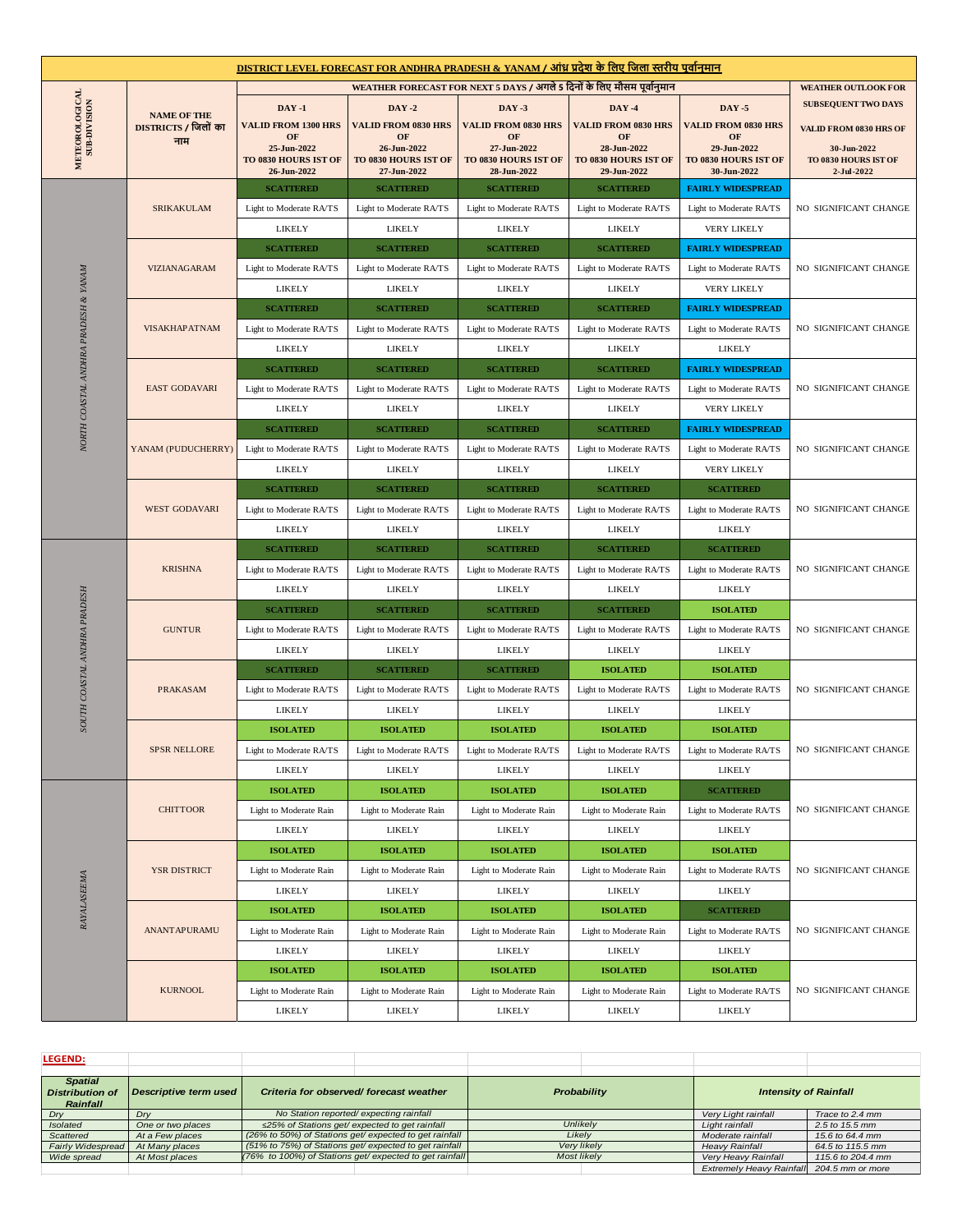|                                      | <u>DISTRICT LEVEL WARNINGS FOR ANDHRA PRADESH/आंध्र प्रदेश के लिए जिला स्तर की चेतावनी</u><br>WEATHER WARNINGS FOR NEXT 5 DAYS/अगले 5 दिनों के लिए मौसम की चेतावनी |                                                                                                                                       |                                                                                                                                                                                                       |                                                                                                                    |                                                                                                                  |                                                                                                                    |  |  |  |  |  |
|--------------------------------------|--------------------------------------------------------------------------------------------------------------------------------------------------------------------|---------------------------------------------------------------------------------------------------------------------------------------|-------------------------------------------------------------------------------------------------------------------------------------------------------------------------------------------------------|--------------------------------------------------------------------------------------------------------------------|------------------------------------------------------------------------------------------------------------------|--------------------------------------------------------------------------------------------------------------------|--|--|--|--|--|
| METEOROLOGIC<br>AL SUB-DIVISION      | <b>NAME OF THE</b><br>DISTRICTS / जिलों का<br>नाम                                                                                                                  | $\mathbf{DAY} - 1$<br><b>VALID FROM 1300</b><br><b>HOURS</b><br>25-Jun-2022<br>TO 0830 HOURS IST OF<br>26-Jun-2022                    | $\mathbf{DAY}-2$<br><b>VALID FROM 0830</b><br><b>HOURS</b><br>26-Jun-2022<br>TO 0830 HOURS IST OF<br>27-Jun-2022                                                                                      | $\mathbf{DAY} - 3$<br><b>VALID FROM 0830</b><br><b>HOURS</b><br>27-Jun-2022<br>TO 0830 HOURS IST OF<br>28-Jun-2022 | $\mathbf{DAY}-4$<br><b>VALID FROM 0830</b><br><b>HOURS</b><br>28-Jun-2022<br>TO 0830 HOURS IST OF<br>29-Jun-2022 | $\mathbf{DAY} - 5$<br><b>VALID FROM 0830</b><br><b>HOURS</b><br>29-Jun-2022<br>TO 0830 HOURS IST OF<br>30-Jun-2022 |  |  |  |  |  |
|                                      | <b>SRIKAKULAM</b>                                                                                                                                                  | <b>Heavy rain likely at</b><br>isolated places.<br>Thunderstorm<br>accompanied with<br>lightning likely at isolated<br>places.        | <b>Thunderstorm</b><br>accompanied with<br>lightning likely at isolated<br>places.                                                                                                                    | <b>Thunderstorm</b><br>accompanied with<br>lightning likely at isolated<br>places.                                 | <b>Thunderstorm</b><br>accompanied with<br>lightning likely at isolated<br>places.                               | <b>Thunderstorm</b><br>accompanied with<br>lightning likely at isolated<br>places.                                 |  |  |  |  |  |
|                                      | VIZIANAGARAM                                                                                                                                                       | <b>Heavy rain likely at</b><br>isolated places.<br>Thunderstorm<br>accompanied with<br>lightning likely at isolated<br>places.        | <b>Thunderstorm</b><br>accompanied with<br>lightning likely at isolated<br>places.                                                                                                                    | <b>Thunderstorm</b><br>accompanied with<br>lightning likely at isolated<br>places.                                 | <b>Thunderstorm</b><br>accompanied with<br>lightning likely at isolated<br>places.                               | <b>Thunderstorm</b><br>accompanied with<br>lightning likely at isolated<br>places.                                 |  |  |  |  |  |
|                                      | <b>VISAKHAPATNAM</b>                                                                                                                                               | <b>Heavy rain likely at</b><br>isolated places.<br><b>Thunderstorm</b><br>accompanied with<br>lightning likely at isolated<br>places. | <b>Thunderstorm</b><br>accompanied with<br>lightning likely at isolated<br>places.                                                                                                                    | <b>Thunderstorm</b><br>accompanied with<br>lightning likely at isolated<br>places.                                 | <b>Thunderstorm</b><br>accompanied with<br>lightning likely at isolated<br>places.                               | Thunderstorm<br>accompanied with<br>lightning likely at isolated<br>places.                                        |  |  |  |  |  |
| NORTH COASTAL ANDHRA PRADESH & YANAM | <b>EAST GODAVARI</b>                                                                                                                                               | <b>Heavy rain likely at</b><br>isolated places.<br>Thunderstorm<br>accompanied with<br>lightning likely at isolated<br>places.        | <b>Thunderstorm</b><br>accompanied with<br>lightning likely at isolated<br>places.                                                                                                                    | <b>Thunderstorm</b><br>accompanied with<br>lightning likely at isolated<br>places.                                 | <b>Thunderstorm</b><br>accompanied with<br>lightning likely at isolated<br>places.                               | <b>Thunderstorm</b><br>accompanied with<br>lightning likely at isolated<br>places.                                 |  |  |  |  |  |
|                                      | YANAM (PUDUCHERRY)                                                                                                                                                 | <b>Heavy rain likely at</b><br>isolated places.<br>Thunderstorm<br>accompanied with<br>lightning likely at isolated<br>places.        | <b>Thunderstorm</b><br>accompanied with<br>lightning likely at isolated<br>places.                                                                                                                    | <b>Thunderstorm</b><br>accompanied with<br>lightning likely at isolated<br>places.                                 | <b>Thunderstorm</b><br>accompanied with<br>lightning likely at isolated<br>places.                               | <b>Thunderstorm</b><br>accompanied with<br>lightning likely at isolated<br>places.                                 |  |  |  |  |  |
|                                      | <b>Thunderstorm</b><br>accompanied with<br><b>WEST GODAVARI</b><br>lightning likely at isolated<br>places.                                                         |                                                                                                                                       | <b>Thunderstorm</b><br><b>Thunderstorm</b><br>accompanied with<br>accompanied with<br>lightning likely at isolated<br>lightning likely at isolated lightning likely at isolated<br>places.<br>places. |                                                                                                                    | <b>Thunderstorm</b><br>accompanied with<br>places.                                                               | <b>Thunderstorm</b><br>accompanied with<br>lightning likely at isolated<br>places.                                 |  |  |  |  |  |
|                                      | <b>Thunderstorm</b><br>accompanied with<br><b>KRISHNA</b><br>lightning likely at isolated<br>places.                                                               |                                                                                                                                       | <b>Thunderstorm</b><br>accompanied with<br>lightning likely at isolated<br>places.                                                                                                                    | <b>Thunderstorm</b><br>accompanied with<br>lightning likely at isolated<br>places.                                 | <b>Thunderstorm</b><br>accompanied with<br>lightning likely at isolated<br>places.                               | Thunderstorm<br>accompanied with<br>lightning likely at isolated<br>places.                                        |  |  |  |  |  |
| SOUTH COASTAL ANDHRA PRADESH         | <b>GUNTUR</b>                                                                                                                                                      | <b>Thunderstorm</b><br>accompanied with<br>lightning likely at isolated<br>places.                                                    | <b>Thunderstorm</b><br>accompanied with<br>lightning likely at isolated<br>places.                                                                                                                    | <b>Thunderstorm</b><br>accompanied with<br>lightning likely at isolated<br>places.                                 | <b>Thunderstorm</b><br>accompanied with<br>lightning likely at isolated<br>places.                               | <b>Thunderstorm</b><br>accompanied with<br>lightning likely at isolated<br>places.                                 |  |  |  |  |  |
|                                      | <b>PRAKASAM</b>                                                                                                                                                    | Thunderstorm<br>accompanied with<br>lightning likely at isolated<br>places.                                                           | <b>Thunderstorm</b><br>accompanied with<br>lightning likely at isolated<br>places.                                                                                                                    | <b>Thunderstorm</b><br>accompanied with<br>lightning likely at isolated<br>places.                                 | <b>Thunderstorm</b><br>accompanied with<br>lightning likely at isolated<br>places.                               | <b>Thunderstorm</b><br>accompanied with<br>lightning likely at isolated<br>places.                                 |  |  |  |  |  |
|                                      | <b>SPSR NELLORE</b>                                                                                                                                                | <b>Thunderstorm</b><br>accompanied with<br>lightning likely at isolated<br>places.                                                    | <b>Thunderstorm</b><br>accompanied with<br>lightning likely at isolated<br>places.                                                                                                                    | <b>Thunderstorm</b><br>accompanied with<br>lightning likely at isolated<br>places.                                 | <b>Thunderstorm</b><br>accompanied with<br>lightning likely at isolated<br>places.                               | <b>Thunderstorm</b><br>accompanied with<br>lightning likely at isolated<br>places.                                 |  |  |  |  |  |
|                                      | <b>CHITTOOR</b>                                                                                                                                                    | $_{\rm NIL}$                                                                                                                          | $_{\rm NIL}$                                                                                                                                                                                          | $_{\rm NIL}$                                                                                                       | $_{\rm NIL}$                                                                                                     | <b>Thunderstorm</b><br>accompanied with<br>lightning likely at isolated<br>places.                                 |  |  |  |  |  |
| RAYALASEEMA                          | <b>YSR DISTRICT</b>                                                                                                                                                | <b>NIL</b>                                                                                                                            | $_{\rm NIL}$                                                                                                                                                                                          | NIL                                                                                                                | NIL                                                                                                              | <b>Thunderstorm</b><br>accompanied with<br>lightning likely at isolated<br>places.                                 |  |  |  |  |  |
|                                      | <b>ANANTAPURAMU</b>                                                                                                                                                | <b>NIL</b>                                                                                                                            | $_{\rm NIL}$                                                                                                                                                                                          | NIL                                                                                                                | $_{\rm NIL}$                                                                                                     | <b>Thunderstorm</b><br>accompanied with<br>lightning likely at isolated<br>places.                                 |  |  |  |  |  |
|                                      | <b>KURNOOL</b>                                                                                                                                                     | <b>NIL</b>                                                                                                                            | $\mbox{NIL}$                                                                                                                                                                                          | NIL                                                                                                                | $_{\rm NIL}$                                                                                                     | <b>Thunderstorm</b><br>accompanied with<br>lightning likely at isolated<br>places.                                 |  |  |  |  |  |

|           | Weather               | <b>WARNINGS</b>               |  |  |  |  |
|-----------|-----------------------|-------------------------------|--|--|--|--|
| <b>RA</b> | Rain                  | <b>Warning - Take action</b>  |  |  |  |  |
| <b>TS</b> | <b>Thunder shower</b> | <b>Alert - Be Prepared</b>    |  |  |  |  |
|           |                       | Watch - Be Updated            |  |  |  |  |
|           |                       | <b>No Warning - No Action</b> |  |  |  |  |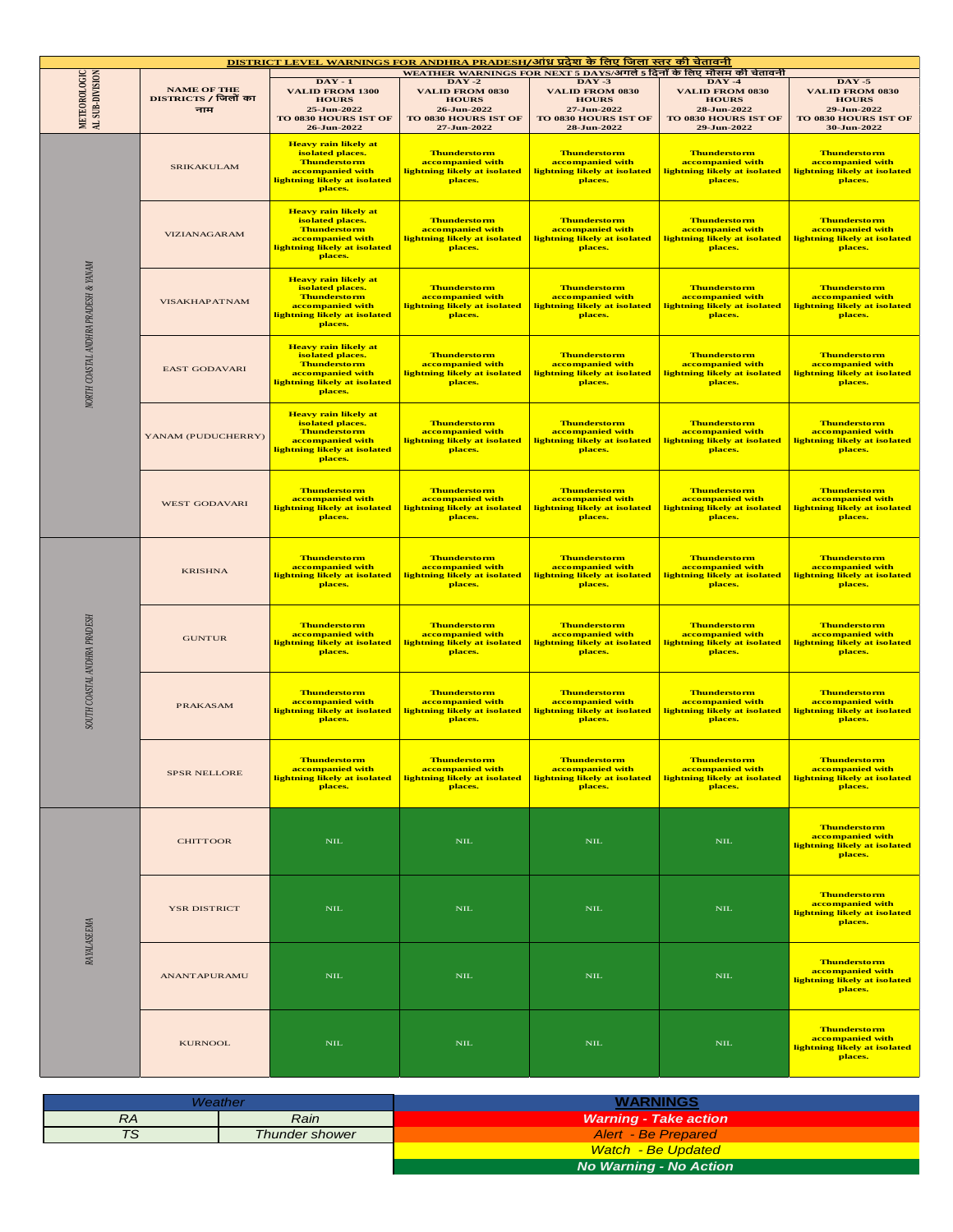## **मछु आरेचेतावनी/ Fisherman Warning: आांध्र तट के वलए/ For Andhra Coast:**

**Day 1 (25.06.2022):** Squally weather with wind speed reaching 40-50 kmph gusting to 60 kmph very likely along and off north coastal Andhra Pradesh & Yanam.

**Day 2 (26.06.2022):** Nil. **Day 3 (27.06.2022):** Nil. **Day 4 (28.06.2022):** Nil. **Day 5 (29.06.2022):** Nil.

#### **Fishermen are advised not to venture into the above sea areas during the above period.**

# **बांगाल की खाडी के वलए (आांध्र तट के अलावा)/For Bay of Bengal (Other than Andhra Coast):**

**Day 1 (25.06.2022):** Squally weather with wind speed reaching 40-50 kmph gusting to 60 kmph very likely over west central Bay of Bengal, North Andaman sea and adjoining east central Bay of Bengal. Strong winds speed reaching 40-50 kmph gusting to 60 kmph likely over south west Bay of Bengal and along & off coastal Tamil Nadu.

**Day 2 (26.06.2022):** Strong winds speed reaching 40-50 kmph gusting to 60 kmph likely over south west Bay of Bengal and along & off Coastal Tamil Nadu.

**Day 3 (27.06.2022):** Strong winds speed reaching 40-50 kmph gusting to 60 kmph likely over south west Bay of Bengal and along & off Coastal Tamil Nadu.

**Day 4 (28.06.2022):** Nil.

**Day 5 (29.06.2022):** Nil.

**Fishermen are advised not to venture into the above sea areas during the above period.**

| <b>TEMPERATURE</b><br>$(^0C)$ | <b>AMT</b>    | <b>GNV</b><br>(AP) | <b>RELATIVE</b><br><b>HUMIDITY</b><br>$(\%)$ | <b>AMT</b> | <b>GNV</b><br>(AP) | <b>RAINFALL</b><br>(mm) | <b>AMT</b> | <b>GNV</b><br>(AP) |
|-------------------------------|---------------|--------------------|----------------------------------------------|------------|--------------------|-------------------------|------------|--------------------|
| Max. Past 24 hrs.             | 35.3          | 34.7               | At 0830 hrs IST                              | 76         | 83                 | Past 24 hours           | 5.8        | 28.2               |
| Dep. from normal              | $\sim$ $\sim$ | $-0.9$             | Dep. from normal                             | $\sim$     | 12                 | Since 01.06.2022        | 31         | 77                 |
| Min. past 24 hrs.             | 24.8          | 23.6               | At 1730 hrs IST on<br>24.06.2022             | 51         | 60                 | Dep. from normal        | --         | $-14$              |
| Dep. from normal              | $\sim$        | $-2.5$             | Dep. from normal                             | $\sim$     | 8                  |                         |            |                    |

#### **25 th जून 2022 (04 आषाढ़ 1944 शक) के 08:30 बजे ररकॉर्ा वकए गए अवल कन /**

#### **OBSERVATIONS RECORDED AT 0830 HRS IST OF 25 th June, 2022 (04 Asadha 1944 SAKA):**

**Note:- AMT-Amaravati, GNV(AP)- Gannavaram Airport**

**एस स्टेल्ला / S. Stella वैज्ञावनक – ई एवांप्रमुख /Scientist-E & Head मौसम कें द्र अमरावती /Meteorological Centre, Amaravati**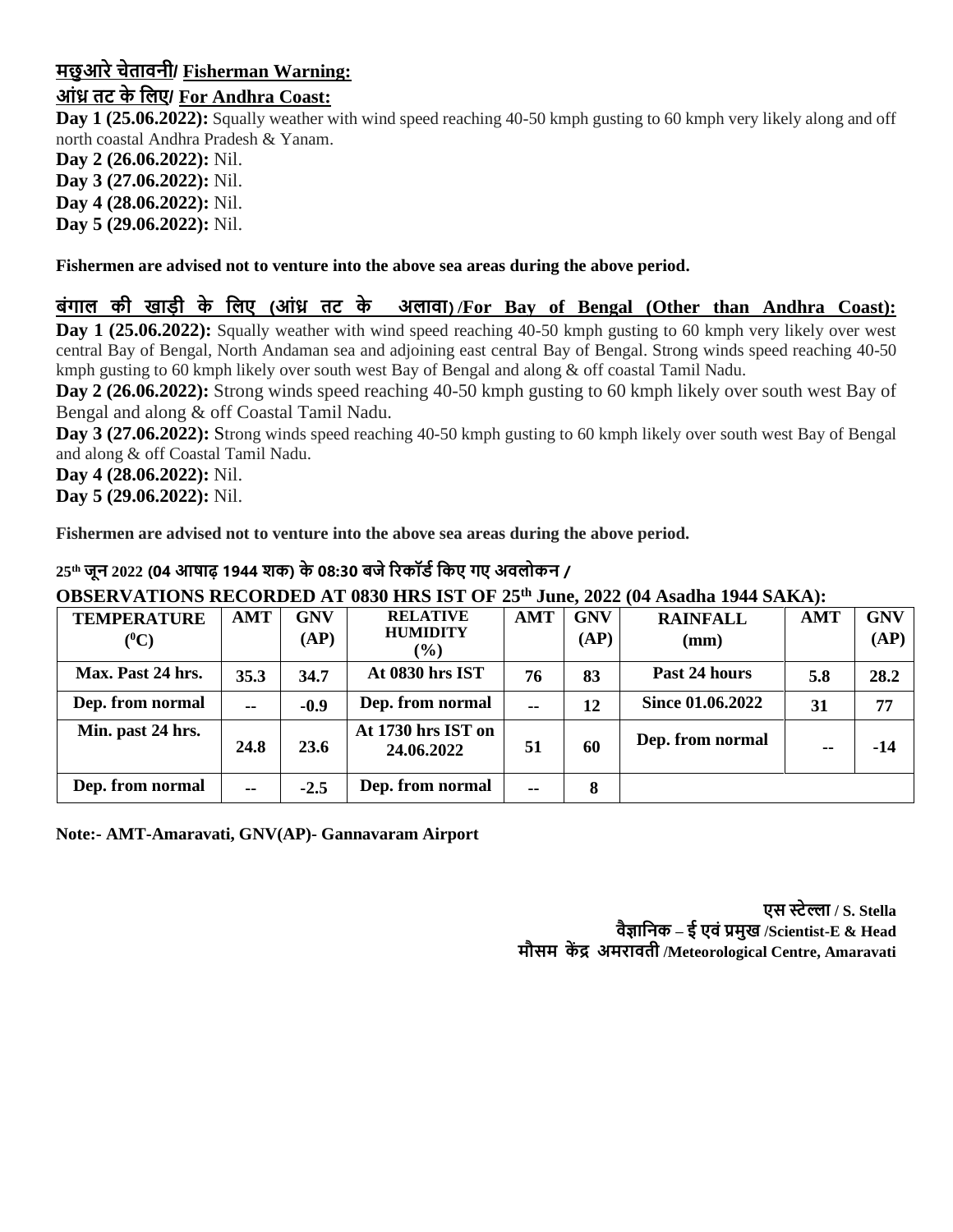| OBSERVATIONS RECORDED AT 0830 HRS IST OF DATE: 25-06-2022 (4 Asadha 1944 SAKA) |                            |                       |                  |               |            |                |                  |                |                                   |                   |             |             |
|--------------------------------------------------------------------------------|----------------------------|-----------------------|------------------|---------------|------------|----------------|------------------|----------------|-----------------------------------|-------------------|-------------|-------------|
|                                                                                | <b>Temperature Degrees</b> |                       |                  |               | Humidity   | Rainfall       |                  |                |                                   |                   |             |             |
|                                                                                | celsius                    |                       |                  |               | percentage |                |                  |                |                                   |                   |             |             |
|                                                                                |                            | Maximum               |                  | Minimum       | At         | Dep.           |                  | Millimeters    |                                   |                   | Centimeters |             |
| <b>Stations</b>                                                                | Past                       | Dep.                  | Past             | Dep.          | 0830       | from           |                  |                | PastSeasonsDepartureYear's Annual |                   |             | Weather     |
|                                                                                | 24                         | from                  | 24               | from          | <b>Hrs</b> | normal         | 24               | total          | from                              | total             | normal      | remarks     |
|                                                                                |                            | Hrs normal Hrs normal |                  |               | <b>IST</b> |                | <b>Hrs</b>       | from           | normal                            | from              |             |             |
|                                                                                | ${}^{\circ}C$              | $\mathrm{^{o}C}$      | $\mathrm{^{0}C}$ | ${}^{\circ}C$ | $\%$       | $\%$           | mm               | $1-6-$<br>2022 | mm                                | $1 - 1 -$<br>2022 | cm          |             |
| <b>COASTAL ANDHRA PRADESH</b>                                                  |                            |                       |                  |               |            |                |                  |                |                                   |                   |             |             |
| Bapatla                                                                        | 34.3                       | $-1.9$                | 26               | $-0.6$        | 73         | 6              | $\overline{0}$   | 35             | $-21$                             | 21                | 91          |             |
| Kakinada                                                                       | 29.5                       | $-4.8$                | 24.6             | $-2.1$        | 98         | 22             | 37.6             | 176            | 79                                | 26                | 114         | $\mathbf r$ |
| Kalingapatnam                                                                  | 31.9                       | $-0.6$                | 24.8             | $-1.5$        | 97         | 16             | 1.6              | 64             | $-40$                             | 20                | 106         | $\mathbf r$ |
| Kavali                                                                         | 36.2                       | $-0.7$                | 27.7             | $-0.5$        | 59         | $-3$           | $\overline{0}$   | 59             | 16                                | 32                | 111         |             |
| Machilipatnam                                                                  | 33.8                       | $-1.8$                | 27.1             | 0.1           | 78         | 8              | 0.8              | 17             | $-61$                             | 10                | 106         | $\mathbf r$ |
| Nandigama                                                                      | 37.6                       | 2.1                   | 27.4             | 1.9           | 59         | $-11$          | $\theta$         | 3              | $-88$                             | 3                 | 100         |             |
| Narsapur                                                                       | 31.2                       | $-3.1$                | 24.7             | $-2$          | 76         | $\overline{0}$ | 10.7             | 142            | 48                                | 31                | 118         |             |
| Nellore                                                                        | 37.8                       | 0.6                   | 28.8             | 0.6           | 69         | 3              | $\overline{0}$   | 36             | $-6$                              | 19                | 106         |             |
| Ongole                                                                         | 35.7                       | $-1.4$                | 28.1             | 0.2           | 66         | $\overline{2}$ | $\overline{0}$   | 24             | $-29$                             | 25                | 95          |             |
| Jangamaheswarapuram <sub>36.8</sub>                                            |                            | 0.2                   | 26.5             | $-0.5$        | 81         | 11             | $\overline{0}$   | 58             | $-10$                             | 22                | 68          |             |
| Tuni                                                                           | 30.9                       | $-4$                  | 24.3             | $-2.2$        | 95         | 20             | 21.6             | 103            | $-7$                              | 25                | 107         | $\mathbf r$ |
| Gannavaram(AP)                                                                 | 34.7                       | $-0.9$                | 23.6             | $-2.5$        | 83         | 12             | 28.2             | 77             | $-14$                             | 15                | 102         | $\mathbf r$ |
| Visakhapatnam                                                                  | 30.6                       | $-1.6$                | 25.4             | $-1.4$        | 91         | 14             | 1.8              | 86             | $-20$                             | 36                | 99          | $\mathbf r$ |
| Visakhapatnam(AP)                                                              | 31.8                       | $-2.4$                | 25.8             | $-1.4$        | 95         | 21             | 3                | 127            | 38                                | 36                | 99          | $\mathbf r$ |
| Amaravati                                                                      | 35.3                       | $\overline{a}$        | 24.8             | $-$           | 76         | $-$            | 5.8              | 31             | $-$                               | 11                | $- -$       | $\bf r$     |
| <b>RAYALASEEMA</b>                                                             |                            |                       |                  |               |            |                |                  |                |                                   |                   |             |             |
| Anantapur                                                                      | 33.9                       | $-0.8$                | 24               | $-0.6$        | 71         | $\overline{2}$ | $\boldsymbol{0}$ | 166            | 116                               | 25                | 57          |             |
| Arogyavaram                                                                    | 32                         | 0.1                   | 22.5             | 0.2           | 72         | 5              | $\overline{0}$   | 90             | 32                                | 25                | 77          |             |
| Cuddapah                                                                       | 35.4                       | $-0.4$                | 25.6             | $-0.4$        | 76         | 12             | $\theta$         | 168            | 90                                | 37                | 77          |             |
| Kurnool                                                                        | 35                         | 0.3                   | 25.2             | 0.3           | 69         | $-2$           | $\overline{0}$   | 213            | 140                               | 32                | 72          |             |
| Nandyal                                                                        | 35.3                       | $-0.5$                | 25               | $-0.7$        | 83         | 10             | $\mathbf{0}$     | 83             | 14                                | 16                | 80          |             |
| Tirupathi(AP)                                                                  | 37.9                       | 0.7                   | 27.8             | 0.9           | 57         | $-4$           | $\boldsymbol{0}$ | 124            | 71                                | 34                | 95          |             |

\*Weather at 0830 hours IST. Other remarks refer to preceding 24 hours.

NA-Not avble, D-Duststorm, l-Lightning, d-drizzle, m-mist, s-snow, r-rain, h-hail, f-fog, p-shower, zhaze, t-thunderstorm, tr-rainfall 0.1 to 0.4 mm, Tr-rainfall 0.01 to 0.49 cm, AP-Airport, plus sign omitted when departures above normal.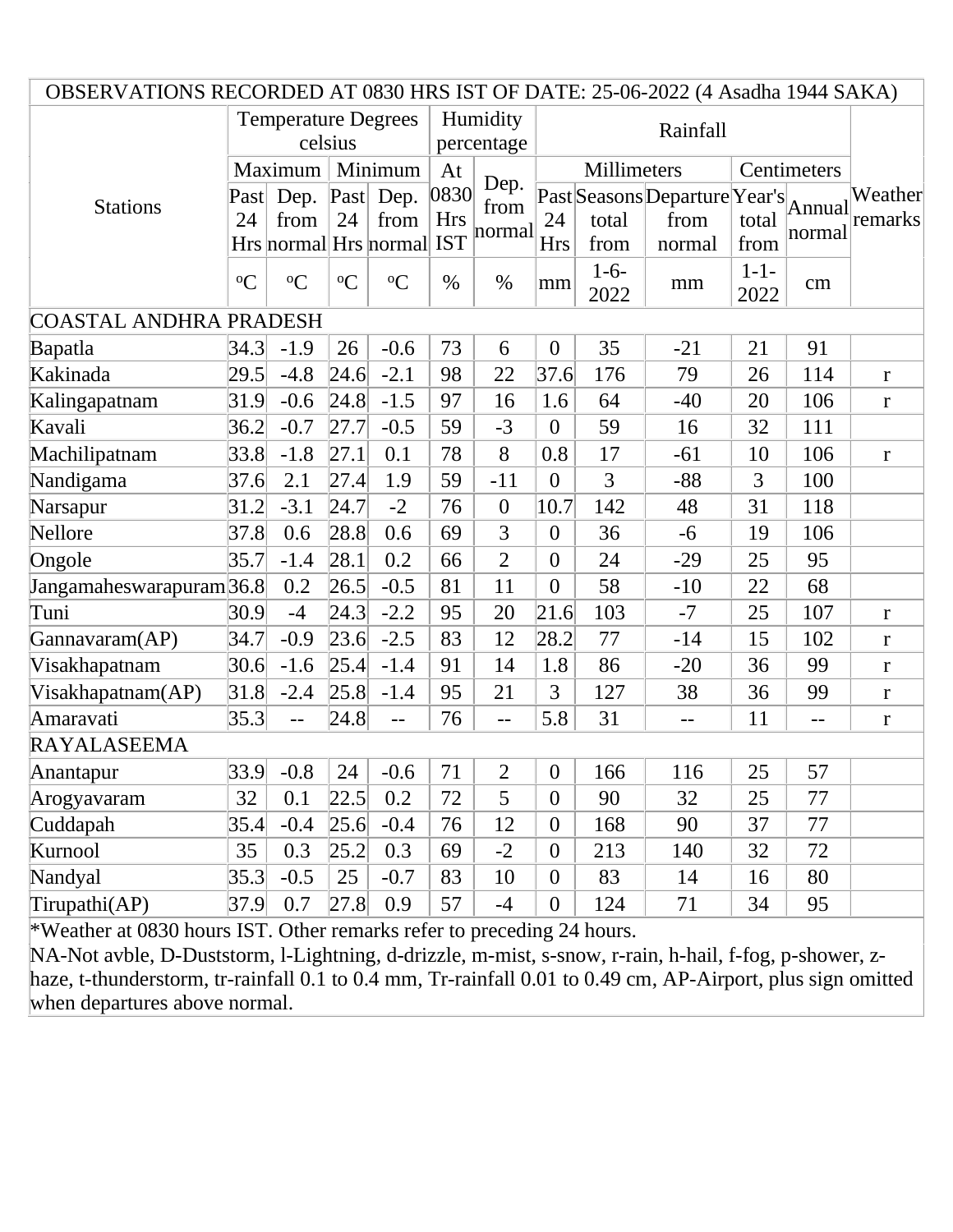### **वर्ााकेआांकडेआज का और ऋतुसांचयी अववध Rainfall Statistics – Today's & Season Cumulative Period 25.06.2022 पर आधाररत/As On 25.06.2022**

|                                 |                       | Specified period dated<br>25.06.2022 |            | <b>Cumulative period from</b><br>01.06.2022 to 25.06.2022 |                       |            |  |  |
|---------------------------------|-----------------------|--------------------------------------|------------|-----------------------------------------------------------|-----------------------|------------|--|--|
|                                 | <b>Actual</b><br>(mm) | <b>Normal</b><br>(mm)                | Dep<br>(%) | <b>Actual</b><br>(mm)                                     | <b>Normal</b><br>(mm) | Dep<br>(%) |  |  |
| <b>ANDHRA PRADESH</b>           | 3.6                   | 2.7                                  | 33         | 87.5                                                      | 78.3                  | 12         |  |  |
| <b>COASTAL A.P. &amp; YANAM</b> |                       |                                      |            |                                                           |                       |            |  |  |
| <b>EAST GODAVARI</b>            | 13.1                  | 5.1                                  | 157        | 139.7                                                     | 106.9                 | 31         |  |  |
| <b>GUNTUR</b>                   | 3.1                   | 2.5                                  | 24         | 30                                                        | 80.6                  | $-63$      |  |  |
| <b>KRISHNA</b>                  | 5.2                   | 3.2                                  | 61         | 46.6                                                      | 97.1                  | $-52$      |  |  |
| <b>PRAKASAM</b>                 | $\Omega$              | 1.4                                  | $-100$     | 31.4                                                      | 60.4                  | $-48$      |  |  |
| <b>SPSR NELLORE</b>             | $\Omega$              | 1.8                                  | $-100$     | 65                                                        | 48.5                  | 34         |  |  |
| <b>SRIKAKULAM</b>               | 16.3                  | 5.3                                  | 208        | 94.4                                                      | 119.2                 | $-21$      |  |  |
| <b>VISHAKHAPATNAM</b>           | 4.4                   | 4.3                                  | 3          | 98.3                                                      | 117                   | $-16$      |  |  |
| <b>VIZIANAGARAM</b>             | 20.4                  | 4.8                                  | 326        | 122.9                                                     | 115.4                 | 6          |  |  |
| <b>WEST GODAVARI</b>            | 8.5                   | 5.3                                  | 60         | 132.7                                                     | 107.5                 | 23         |  |  |
| YANAM (Puducherry)              | $\Omega$              | 5.4                                  | $-100$     | 169                                                       | 104.1                 | 62         |  |  |
| <b>SUBDIVISION RAINFALL</b>     | 6.1                   | 3.4                                  | 79         | 76.9                                                      | 88.9                  | $-14$      |  |  |
|                                 |                       |                                      |            |                                                           |                       |            |  |  |
| <b>RAYALASEEMA</b>              |                       |                                      |            |                                                           |                       |            |  |  |
| ANANTAPURAMU                    | 0                     | 1.2                                  | $-100$     | 103                                                       | 53.2                  | 94         |  |  |
| <b>CHITTOOR</b>                 | 0.7                   | 1.4                                  | $-47$      | 109.7                                                     | 63.7                  | 72         |  |  |
| <b>KURNOOL</b>                  | 0                     | 2.6                                  | $-100$     | 73.2                                                      | 76                    | $-4$       |  |  |
| <b>YSR DISTRICT</b>             | $\Omega$              | 1.5                                  | $-100$     | 127.2                                                     | 60.3                  | 111        |  |  |
| <b>SUBDIVISION RAINFALL</b>     | 0.2                   | 1.7                                  | $-91$      | 102.2                                                     | 63.2                  | 62         |  |  |

*Social Media (Instagram, Twitter, Facebook, You Tube) links:*

*: https://twitter.com/AmaravatiMc*

*: https://www.instagram.com/mc\_amaravati/*

*: https://www.facebook.com/MC-Amaravati-IMD-100787794998444*

*: https://www.youtube.com/channel/UCMhKw9DfBAIcfpacLYVppCw*

 *Android apps: Mausam- weather forecast; Damini- lightning; Meghdoot- agriculture forecast.*

**Address: Meteorological Centre, Amaravati,SRM University Campus, Neerukonda, Guntur District, Andhra Pradesh – 522240,Ph No :8331086973. Email ID:mc.amaravati@gmail.com ,***https://mausam.imd.gov.in/amaravati/ Serving the nation since 1875.*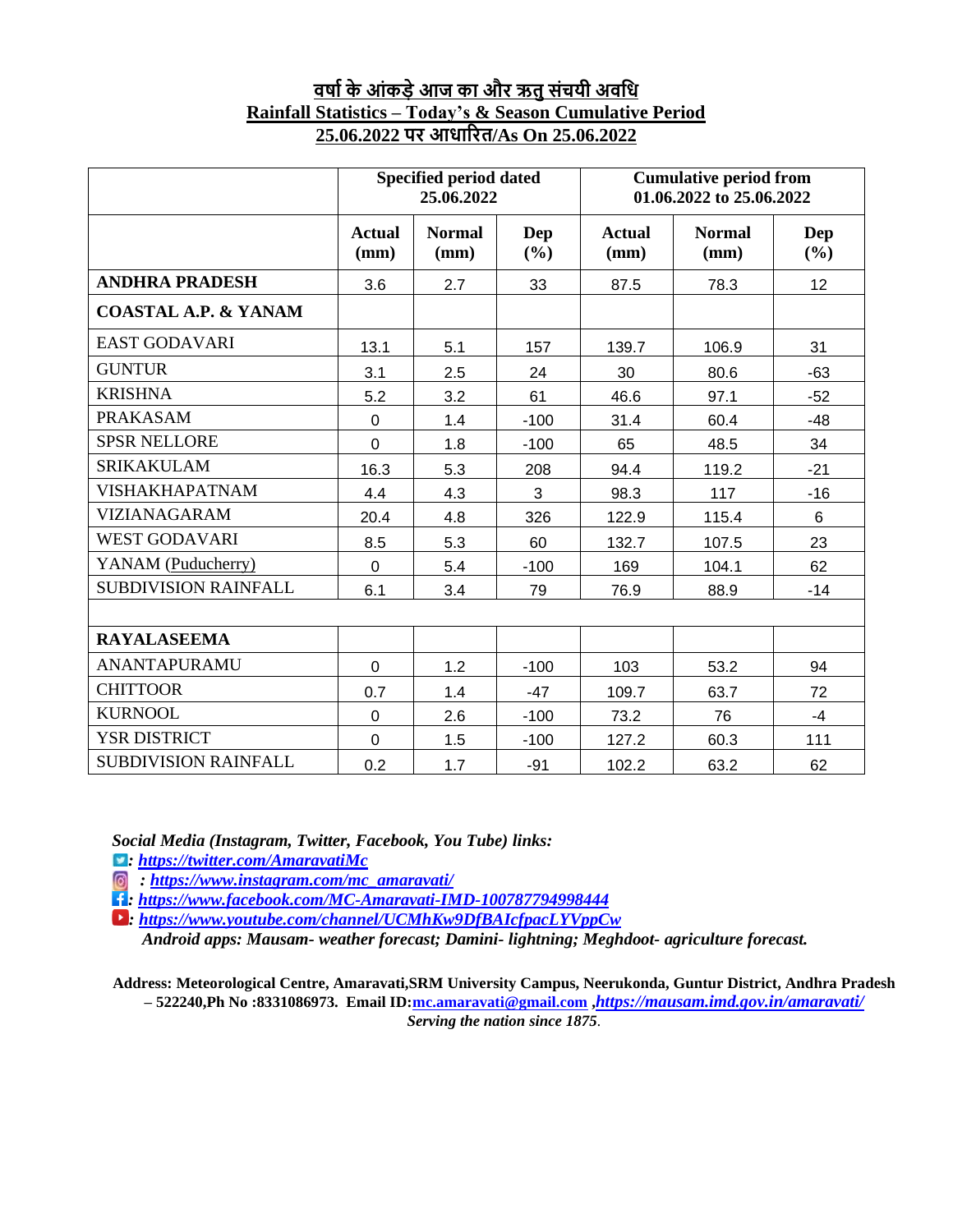